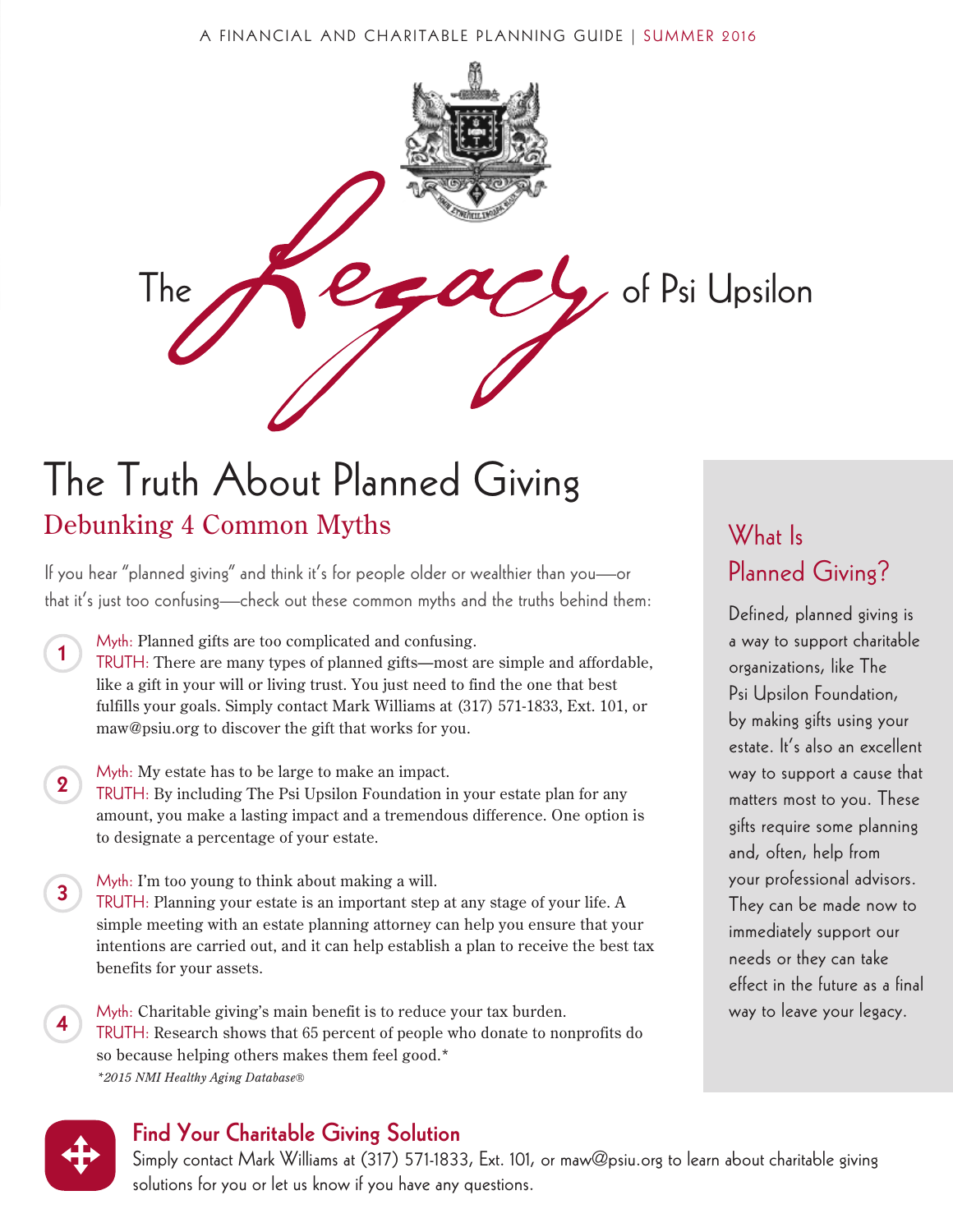

We Gan Help

Making a gift to Psi Upsilon is more affordable than you may think. Contact us to learn about gifts that preserve your financial security and benefit our brothers, our chapters and our alumni associations.

# Affordable Ways to Give to Psi Upsilon

### 3 Options to Make a Difference

You may not realize it, but you have the ability to leave your mark on the organizations closest to your heart, regardless of your occupation, estate size or income level.

While day-to-day expenses may eat up much of your family budget, you can still touch the lives of Psi U brothers without making major financial sacrifices. Giving an estate gift allows you to do more than you may have thought possible, and the satisfaction you get in return is priceless.

Consider these affordable giving options:

**Give a percentage of your estate.** Leave The Psi Upsilon Foundation a percentage of the assets in your will or trust—from 1 to 100 percent to support our mission in the future. This allows your gift to remain proportionate to your estate size.

**Donate your home and continue living there.** With a retained life estate, you can obtain an immediate income tax deduction when you deed your home or farm.

**Use your bank or brokerage account.** Designate The Psi Upsilon Foundation to benefit from all or a percentage of your remaining bank or brokerage account assets.\* In the meantime, you remain in control of the account.

*\*State laws govern payable-on-death accounts and transfer-on-death accounts. Consult with your bank representative or investment advisor to consider these types of gifts.*

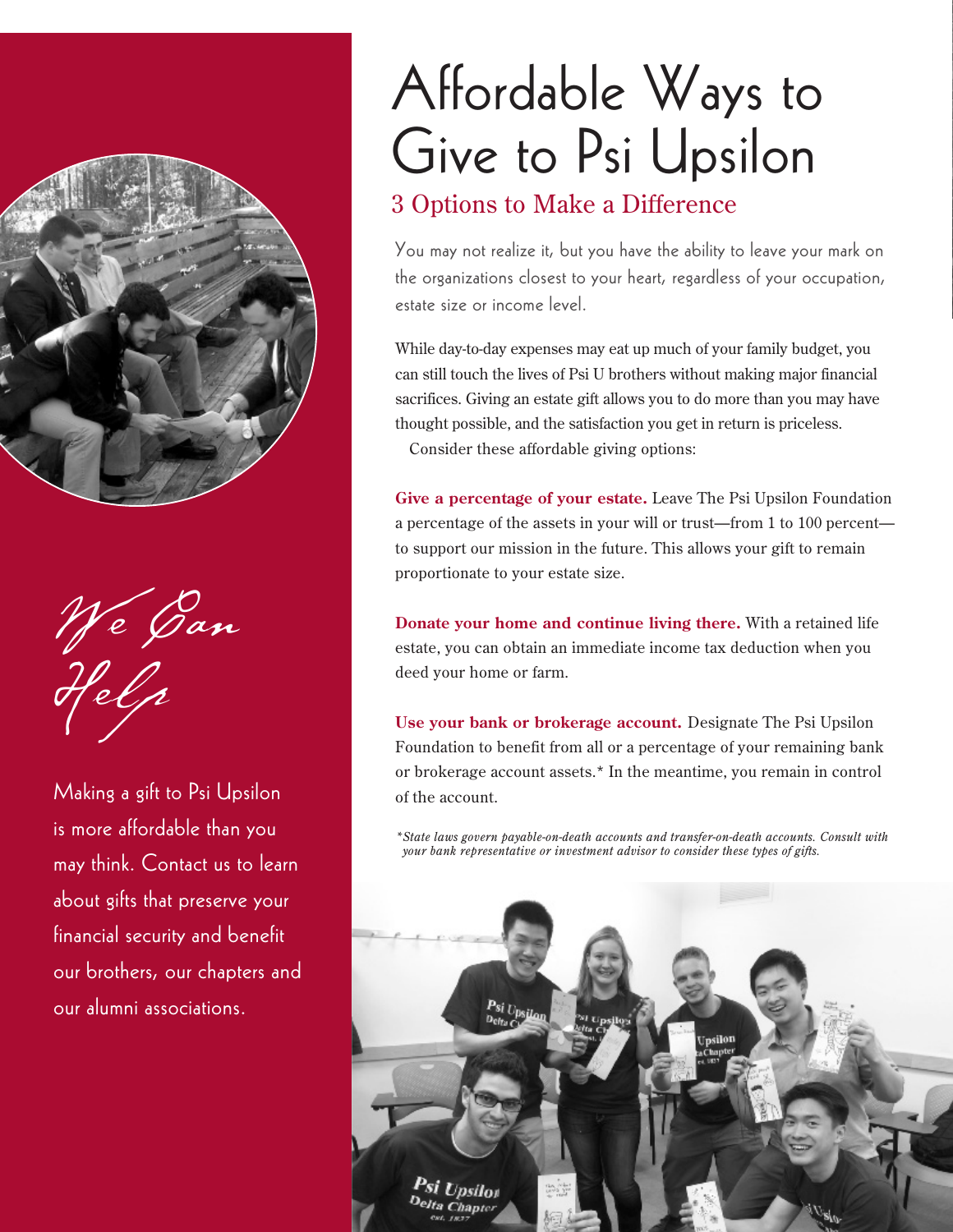

## Smart Giving and Planning at Any Age Adjust Your Plans for Every Stage of Life

As your life situation changes, your plans for the future should also adjust. Review the list below to find helpful planning tips at every age.

#### **In Your 40s: Think Long Term**

- $\Box$  Create a will.
- $\Box$  Take advantage of employer-matched 401(k) retirement plans.
- $\Box$  Meet with a financial planning professional to begin mapping your retirement strategy.

#### **In Your 50s: Take Stock**

- $\Box$  Step up your retirement savings, and participate in a catch-up plan if necessary.
- $\Box$  Look at your current spending and see how you'll be able to adjust once you're in full retirement.
- $\Box$  Consider shifting to a more conservative investment strategy.

#### **In Your 60s: Set the Stage**

- $\Box$  Meet with a financial planner to make sure you meet your desired retirement date.
- $\Box$  Continue to pay down outstanding debts to rid yourself of monthly payments.
- $\Box$  Develop a budget to live within after you retire from full-time employment.
- $\Box$  Update your will and estate planning documents to reflect your current wishes.

#### **In Your 70s: Look Ahead**

- $\Box$  Live within your budget so you don't outlive your assets.
- $\Box$  Explore volunteer options at your favorite charitable organizations.
- $\Box$  Meet with a financial planning professional or an attorney to discuss estate gifts that offer tax advantages to you and your heirs.

#### **In Your 80s, 90s and Beyond: Enjoy the Moment**

- $\Box$  Inform close family members and loved ones of your final wishes and location of vital papers.
- $\Box$  Create a health care power of attorney, which allows you to designate another person to make medical decisions if you are incapacitated, and a living will, which covers end-of-life situations.
- $\Box$  Take pride in reaching these age milestones and enjoy your family and friends.

If charitable giving fits into your retirement and estate plans, we are happy to help you find a gift that works well for you and your family. Please contact Mark Williams at (317) 571-1833, Ext. 101, or maw@psiu.org.